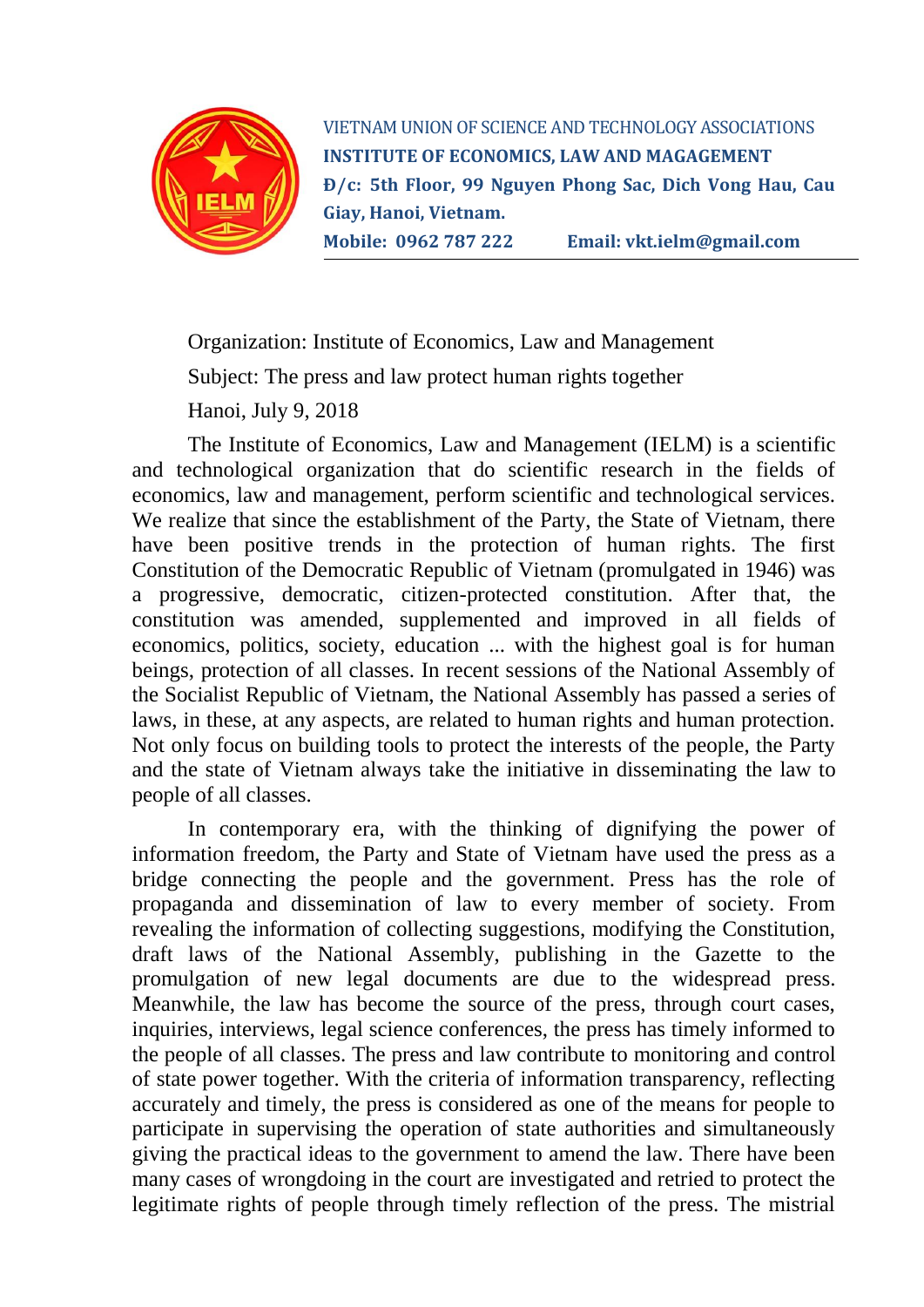against Nguyen Thanh Chan with more than 10 years in jail has caused a shock of social conscience and was raised in the highest forum - the National Assembly. And many other mistrials have been retried by the state agencies because of the pressure of the press and public opinion. Powerfully Developing the investigative press not only increases the vitality and fighting power of the press but also actively illuminates the case, decreasing the injustice, avoiding irreparable losses for the honest and the family when they are wrongly sentenced, importantly contributing to people's belief in justice.

However, the press just plays a certain role to help the state seriously implement the commitments and treaties on human rights. The reality is that the educational level of people in our country is still low. Although the Party and State have built policies to educate, disseminate and propagate the law to people of all classes, the number of Vietnamese people knowing about the law is very limited and they do not have a sense of law observance generally. This shows that the propagating and disseminating the law of the state exist but they are not good enough, not radical in implementation. In many cases brought to trial, many defendants had not known about the law and it led to committing crime; assaults, human detentions, frightened lover's jealous assaults that caused recent murders has been reported in the press are all due to the offenders not knowing that he/she is committing a crime; ... In the labor inspection campaign in 2015, many companies are not fully aware of the provisions of the law on labor, salary, safety and labor hygiene policies to implement. It is worth noting that the employers themselves have not had the sense of law observance. Meanwhile, the awareness of workers about the law is limited: workers do not know or do not fully understand the provisions of the law on labor, so employee cannot propose, make recommendations to employers to ensure that the companies comply with the provisions of law or employees know the provisions of the law but agree with the employer does not fully implement the law to be worked at the company ....

When people are not fully protected, international commitments on human rights in Vietnam are not guaranteed. With the function of a scientific and technological organization engaged in scientific research in the fields of economics, law and management, the Institute of Economics, Law and Management would like to present some practical solutions to promote the implementation of human rights on the basis of law to the protect of human rights as follows:

- Strengthen and promote forms of law dissemination, education and propagation on the mass media (the press). This is the fastest, less expensive way but the effect is very high. Apart from intensifying the coverage of newly promulgated legal documents, the authorities, with their functions and tasks, should coordinate with the mass media to open specific columns to talk about the legal documents that relate to the field they are in charge of, contributing to the effectiveness of their state management.